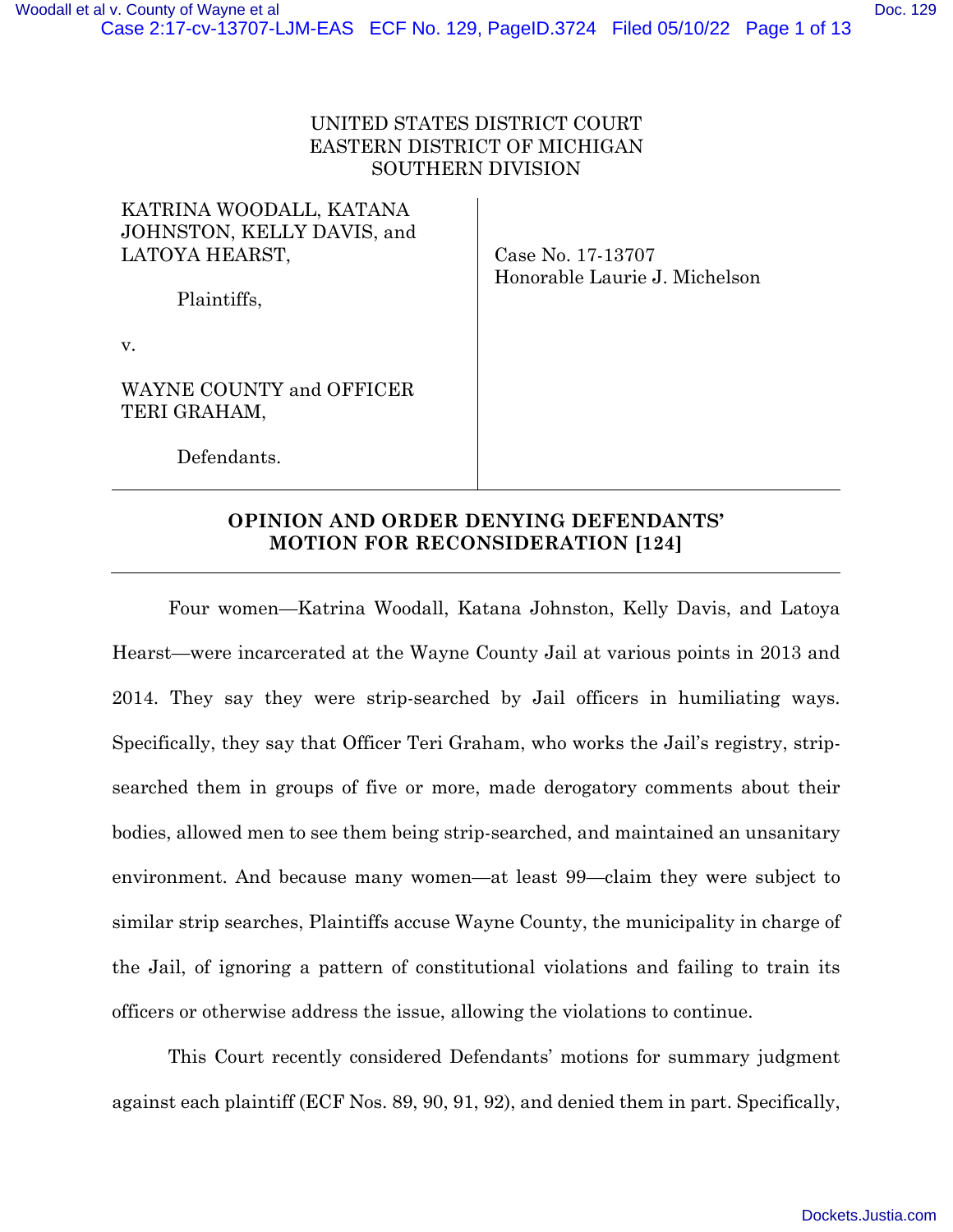the Court found that the following claims may proceed: (1) Hearst's claim against Graham for searches that occurred in January 2014 and (2) all four plaintiffs' *Monell* claims against Wayne County for injuries sustained in 2013 based on custom-ofacquiescence or failure-to-train theories.

Defendants (specifically the County) ask this Court to reconsider its decision on the *Monell* claims. (ECF No. 124.) In the alternative, the County asks this Court to re-open discovery so it can conduct additional depositions. (*Id.*)

## **Arguments for Reconsideration**

Local Rule 7.1(h) governs motions for reconsideration of non-final orders in this District. The rule makes clear that such motions are disfavored. E.D. Mich. LR 7.1(h)(2). They may only be brought in three circumstances: one, if "[t]he court made a mistake, correcting the mistake changes the outcome of the prior decision, and the mistake was based on the record and law before the court at the time of its prior decision"; two, if there was an intervening change in controlling law, or; three, if new facts were discovered that could not have been discovered prior to the decision. E.D. Mich. LR  $7.1(h)(2)(A)$ –(C).

As an initial matter, it is unclear whether the County's motion fits into any of these buckets for a proper motion for reconsideration. The County cites no intervening change in law or new facts that it could not have discovered before this Court issued its decision. Instead, the County's motion argues that the declarations from women who were formerly detained at Wayne County Jail—which were attached to Plaintiffs' prior motion for class certification (ECF Nos. 18-2, 18-3, 18-4,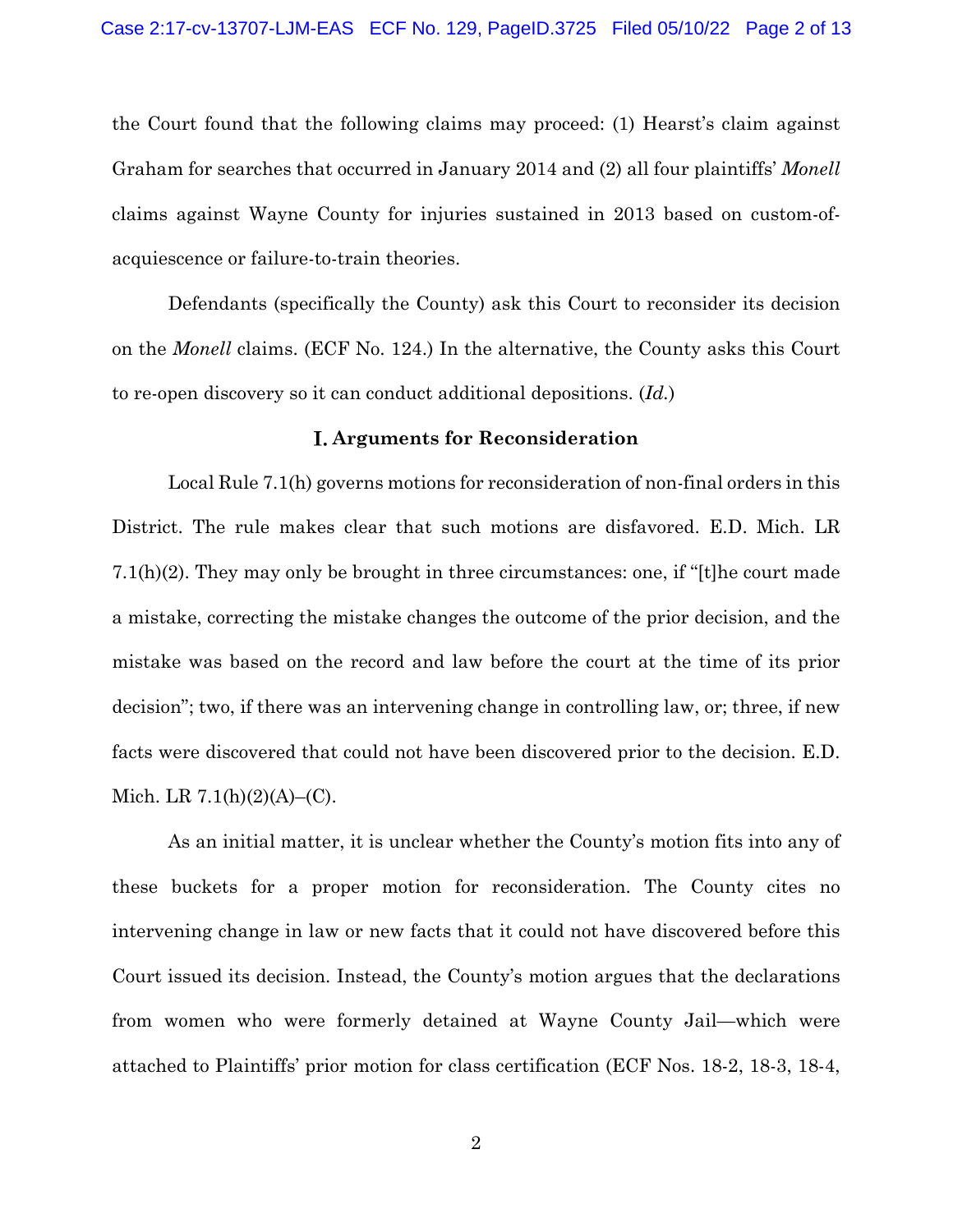18-5) and referenced in Plaintiffs' summary judgment response (ECF No. 102, PageID.3323)—cannot create an issue of fact for each plaintiff's *Monell* claim (ECF No. 124, PageID.3655). In doing so, the County either repeats arguments made in its summary judgment motions or raises new arguments that were not presented in its first motions. But a motion for reconsideration is not a vehicle for presenting the Court with arguments that should have been made in an original motion. Nor should it be used to express mere disagreement with the Court's decision absent a mistake in fact or law based on what was already presented to the Court. Accordingly, any argument already addressed in the Court's opinion on summary judgment will not be discussed again.

Nevertheless, the Court will address the County's new legal arguments on their merits. However, the Court will not consider evidence attached to the motion for reconsideration as these facts could have been presented to the Court in the County's initial motions but were not.

## **Use of Generic Proof**

The County argues that the "law of the case" is that municipal liability may not be established by "mass" or "generic" proof. In support of this argument, the County cites the Sixth Circuit's decision denying class certification in this case. (ECF No. 124, PageID.3665); *see also Woodall v. Wayne Cnty.*, No. 20-1705, 2021 WL 5298537, at \*7–8 (6th Cir. Nov. 15, 2021). There, the Sixth Circuit states that "it is not enough to show generically that the County had a policy of acting with deliberate indifference toward the four types of unconstitutional strip searches (which were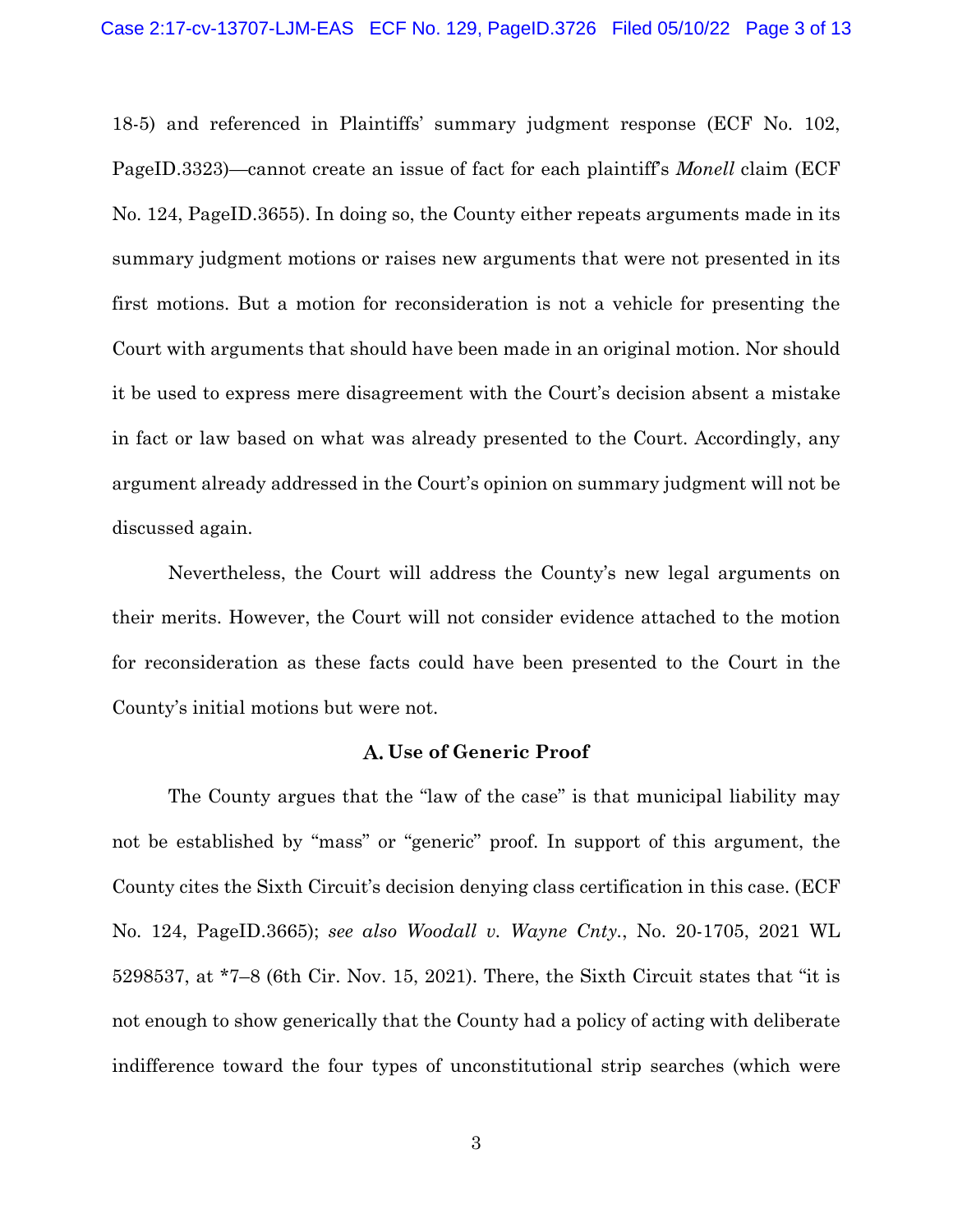allegedly conducted in violation of its formal policies). Rather, a class member must also show that the class member was herself subjected to a constitutional deprivation in the way that she was searched." *Id.* at \*7.

The County is wrong about the "law of the case." The Sixth Circuit's opinion was about whether Plaintiffs' claims could be litigated as class claims under Federal Rule of Civil Procedure 23. The Sixth Circuit has not expressed any opinion on the merits of the individual plaintiffs' claims.

Further, as this Court extensively laid out in its opinion, each plaintiff showed that a reasonable jury could determine she was "herself subjected to a constitutional deprivation in the way she was searched." *Id.* at \*7; *see also Woodall v. Wayne Cnty.*, — F. Supp. 3d —, 2022 WL 737502, at \*12 (E.D. Mich. Mar. 10, 2022) ("In all, a reasonable jury could credit Plaintiffs' observations and determine that at least some of the time, even when no penological justification for a group strip search existed, registry officers would routinely conduct group strip searches instead of conducting individual searches 'when possible.'").

And, most importantly, the Sixth Circuit stated in its opinion that "[p]erhaps the first element—a clear pattern of unconstitutional strip searches—could be established for each of the four subclasses." *Woodall*, 2021 WL 5298537, at \*7. So the same pattern of constitutional violations could be used to support each plaintiff's *Monell* claims. Given that the County's primary basis for reconsideration is that Plaintiffs did not present sufficient evidence of a pattern of constitutional violations, the Sixth Circuit's opinion does not change this Court's opinion on that issue.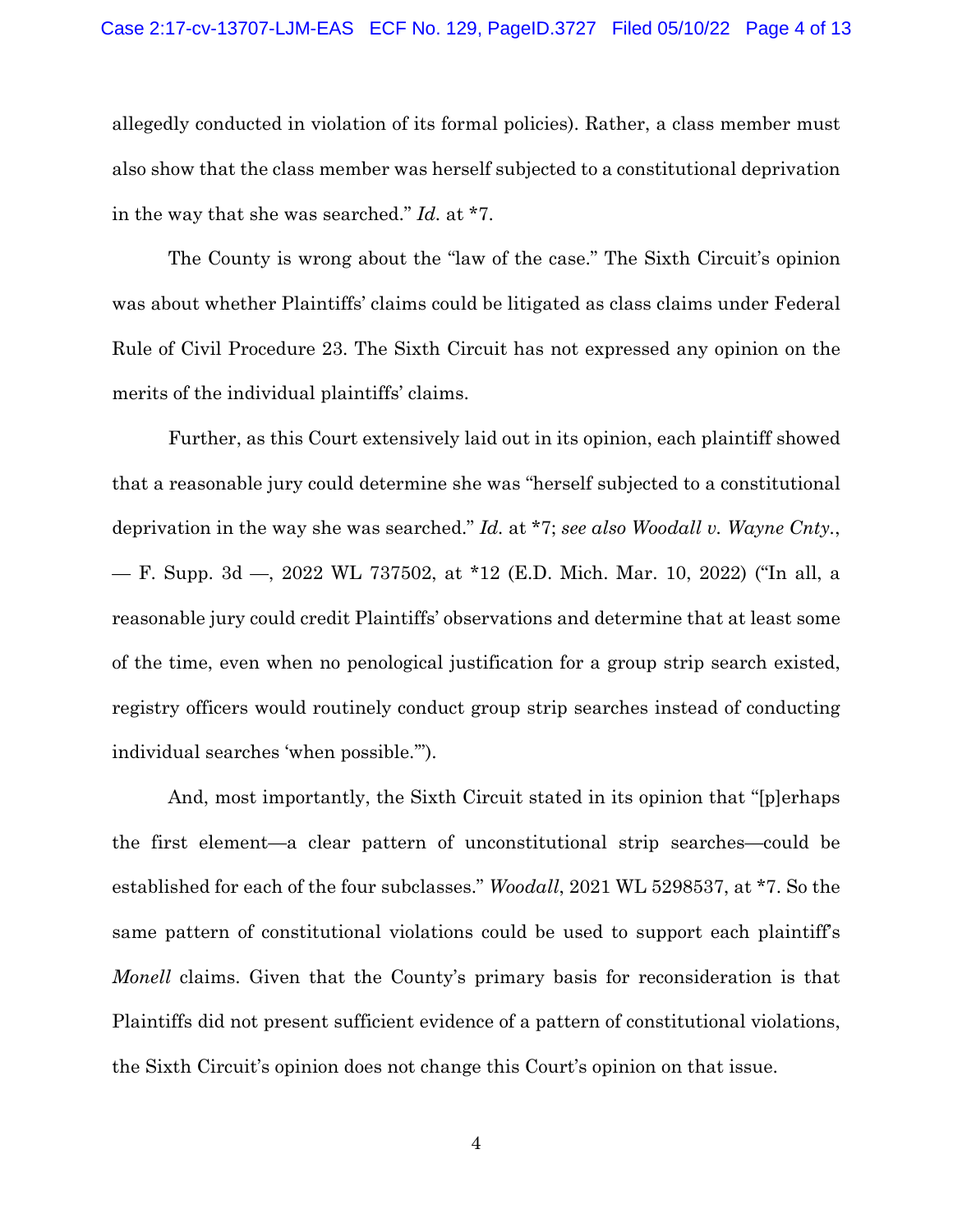To the extent the County attempts to use the Sixth Circuit's class-action ruling to challenge Plaintiffs' ability to show causation, the Court will not consider this argument because it was not raised at summary judgment. The Court also notes that the Sixth Circuit's statement that the "causation question would have to be decided on an individual basis," *Woodall*, 2021 WL 5298537, at \*7, does not mean that Plaintiffs cannot use the same declarations to establish a pattern of constitutional violations and that indifference to this pattern is what resulted in each of their individual constitutional injuries. Contrary to the County's assertion, nowhere did the Sixth Circuit state that the "inmate statements, taken together, are not competent proof of a municipal liability claim[.]" (ECF No. 128, PageID.3720.) The Sixth Circuit merely stated that causation would have to be proven for each individual class member, meaning that individual issues would predominate over class issues making the claims inappropriate for class adjudication. Thus, Plaintiffs will be required to prove at trial that each of their individual strip searches was caused by the County's indifference. But this requirement has no bearing on whether the Court's opinion on summary judgment was correct, especially when causation was not raised in the initial motions.

#### **Declarations Under 28 U.S.C § 1746**

The County also argues that the declarations are not "legitimate" under 28 U.S.C. § 1746(2). The statute states that for a declaration to be used as evidence, it must state "in substantially the following form" that "I declare (or certify, verify, or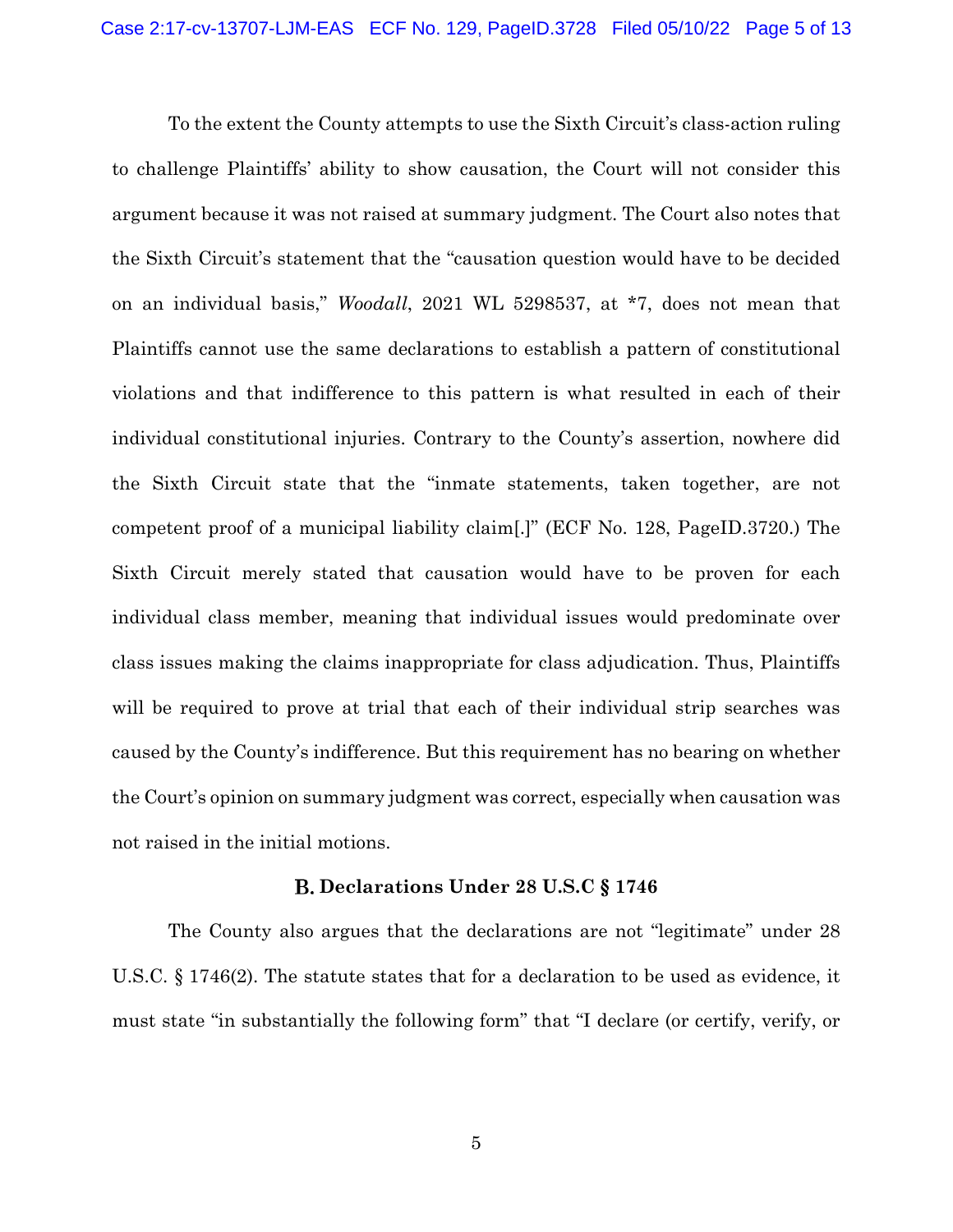state) under penalty of perjury that the foregoing is true and correct. Executed on (date). (Signature)."

As with other grounds for reconsideration, the County did not present this argument in its motions for summary judgment or in its replies to the motions, though Plaintiffs cited to many of the declarations in their response. Further, the Court has already accepted many of these declarations as evidence at summaryjudgment. And for good reason: many of the affidavits state they are submitted "without perjury, to the best of my ability, truthfully, and without duress." (*See, e.g.*, ECF No. 18-2, PageID.556.) That is substantially similar to the language provided in 28 U.S.C. §1746(2). And the submitted declarations that did not have this language, such as the letters submitted to Plaintiffs' counsel, were not considered by the Court. *Woodall*, 2022 WL 737502, at \*17, n.3. So the Court's decision is not altered by this argument either.

## **Pattern of Clearly-Established Constitutional Violations**

The County's most significant legal argument for reconsideration relies on a line of Sixth Circuit cases which require the "violated right . . . be clearly established" when a plaintiff premises its *Monell* claim on deliberate indifference "because a municipality cannot deliberately shirk a constitutional duty unless that duty is clear." *See, e.g.*, *Arrington-Bey v. City of Bedford Heights*, 858 F.3d 988, 994–95 (6th Cir. 2017).

Both of Plaintiffs' remaining *Monell* theories (custom-of-acquiescence and failure-to-train) require showing that the County acted with deliberate indifference,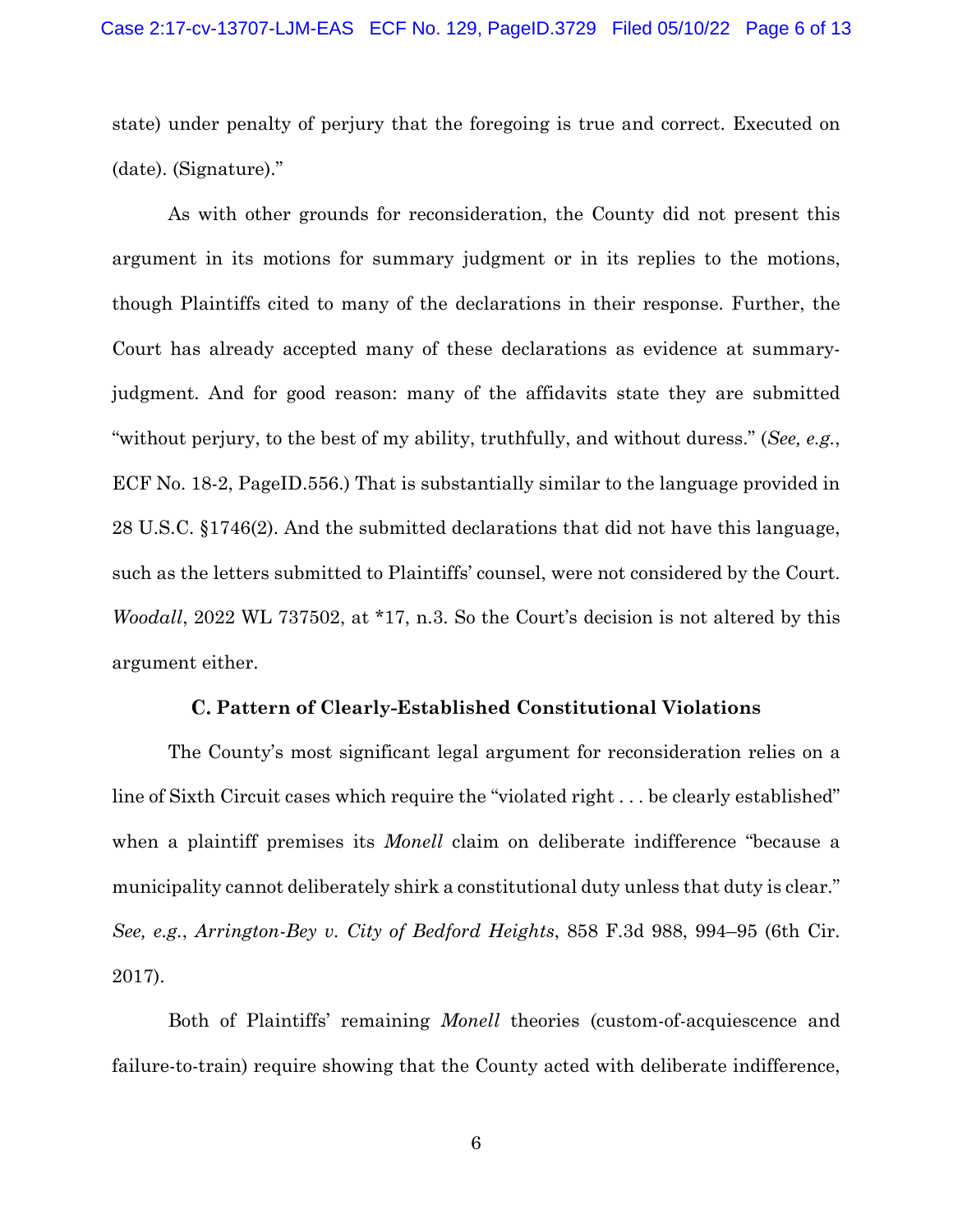which Plaintiffs say is met by indifference to a pattern of constitutional violations. Putting these two pieces together, Plaintiffs must show both the County's deliberate indifference to a clear and persistent pattern of federal rights being violated *and* that the federal rights were already clearly established when they were violated. If the violations that form the alleged pattern were not clearly established as constitutional violations at the time of the searches, then the County cannot be shown to have "deliberately shirk[ed] a constitutional duty[.]" *See Arrington-Bey*, 858 F.3d at 994.

In its summary-judgment opinion, the Court focused on Plaintiffs' allegations that they were strip searched in groups. In this context, the Court already identified what would be a clearly established constitutional right: "the right not to be subjected to a humiliating strip search in full view of several (or perhaps many) others unless the procedure is reasonably related to a legitimate penological interest." *Woodall*, 2022 WL 737502, at \*9 (citing *Stoudemire v. Michigan Dep't of Corrections*, 705 F.3d 560, 575 (6th Cir. 2013)). In other words, under Sixth Circuit case law, it was clearly established in 2013 that group strip searches were unconstitutional if there was no countervailing penological interest. So for Plaintiffs to proceed with their *Monell* claims for group strip searches, they must show a pattern of group strip-searches at the Wayne County Jail without a legitimate penological justification.

Defendants argue that they have asserted a penological justification for group strip searches that occurred before November 2013: volume concerns. And, say Defendants, the declarations Plaintiffs used to prove a pattern of unconstitutional group strip searches do not dispute that there were volume concerns. Many of the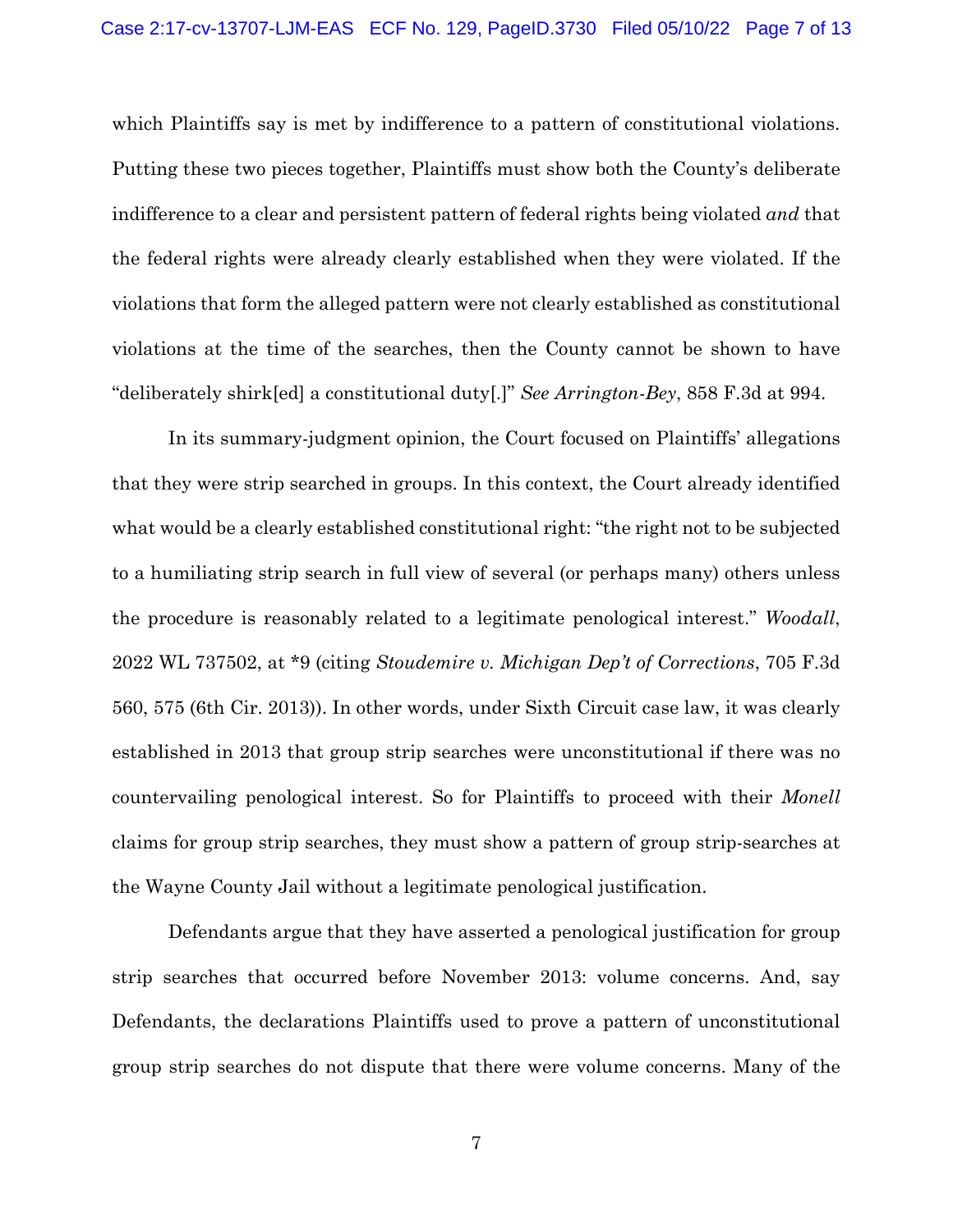declarations merely state the individual was searched in a group without any mention of whether volume truly required it. So, the argument goes, no reasonable jury could find that the County was deliberately indifferent to a pattern of clearlyestablished constitutional violations because the County had an uncontested penological justification for the group strip searches that make up the alleged pattern.

In response, Plaintiffs first argue that they have created a genuine issue of fact as to whether the County had a penological justification for group strip searches before November 2013. For starters, as the Court has recognized, Woodall and Hearst's testimony has created an issue of fact as to whether there was a penological justification for the group strip searches they were a part of. *See Woodall*, 2022 WL 737502, at \*7. And the declarations provide other evidence of officers intentionally waiting to conduct searches in groups when they could have conducted searches individually. For example, Karri Bulloch, who was incarcerated from 2010 to 2012, stated that she was searched "after enough women accumulate in the holding tank[.]" (ECF No. 18-2, PageID.557.) Jennifer Carter, who was incarcerated from July 2012 to November 2013, stated, "After a few hours, I was told to enter the room with all the females that were in the cell with [me] and strip nude in their presence." (ECF No. 18-2, PageID.569.) And a couple of other women stated that group strip searches were a common practice, rather than a necessity based on volume concerns, as the County states. A reasonable jury could credit this testimony and conclude that the County did not have a penological justification for at least some of the group strip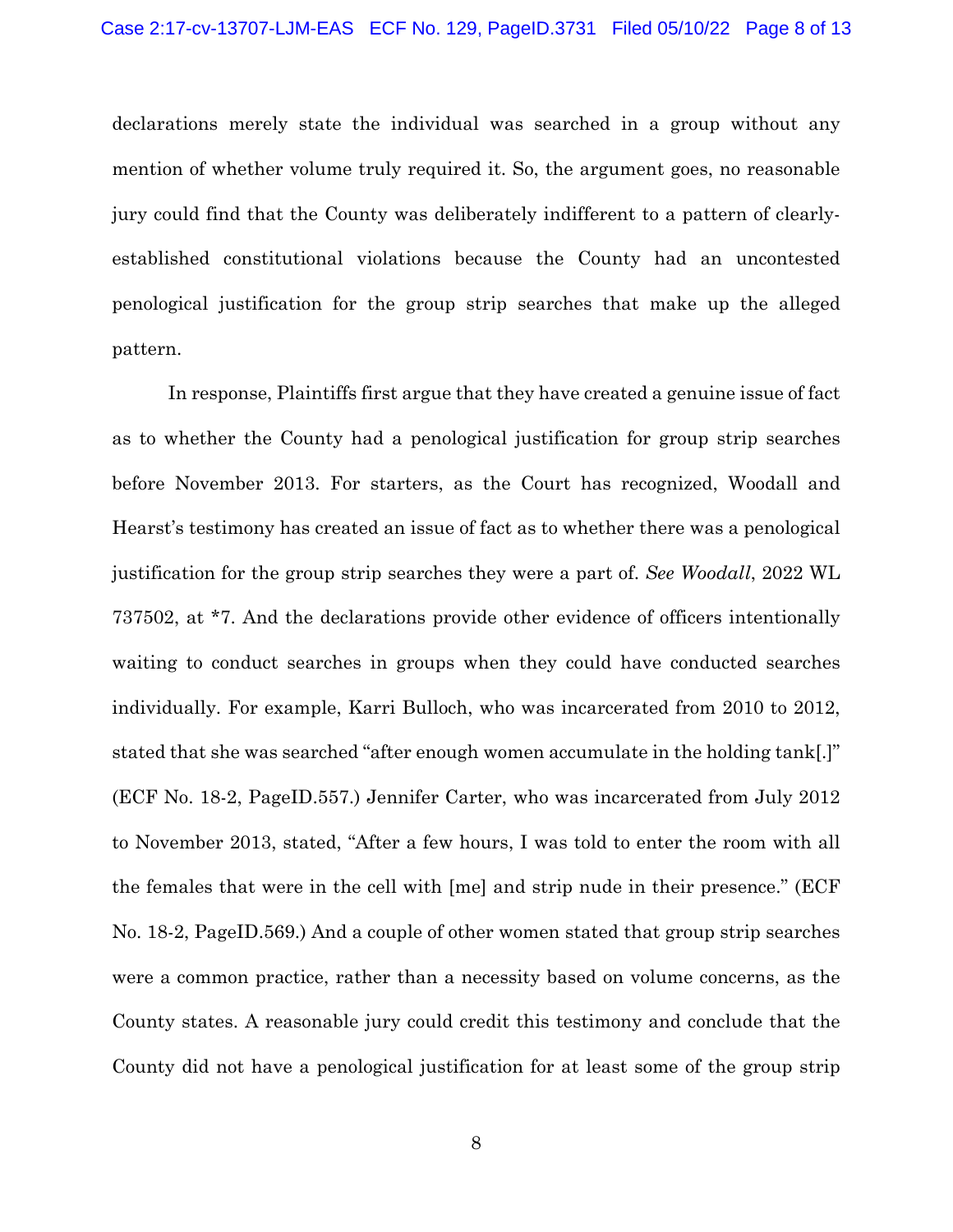searches, and therefore, was deliberately indifferent to a pattern of known constitutional violations leading up to Plaintiffs' searches.

Second, Plaintiffs argue that they have provided evidence of other strip-searchrelated violations, and so even declarations that do not rebut the County's justification of volume concerns create a pattern of clearly-established constitutional violations. One such allegation Plaintiffs (other than Hearst<sup>1</sup>) have made and supported with the declarations is that the County conducted strip searches of women in view of either male correctional officers or male trustees (incarcerated people who have jobs around the jail).

The Court agrees that Plaintiffs have shown that a reasonable jury could find that there was a clear and persistent pattern of strip-searching women in front of men at the Jail. The County does not assert a penological justification for strip searching women in front of men. Instead, it argues that women were never strip searched in front of men at the Jail, which merely creates a fact issue. (ECF No. 90- 11, PageID.2720, 2723 (Graham saying male officers or trustees were "not ever" in the change-out room or in the registry area when detainees were strip searched).)

Without a penological justification to balance out the condition of the searches, the declarations, if believed by a jury, provide sufficient evidence of a pattern of clearly established constitutional violations. *See Everson v. Mich. Dep't of Corrections*,

<sup>1</sup> As the Court noted in its summary judgment opinion, Hearst testified that she could hear men outside of the registry while being strip searched, but that she does not recall if any of the men saw her being strip-searched. *Woodall*, 2022 WL 737502, at \*2; (ECF No. 91-6, PageID.2863, 2866).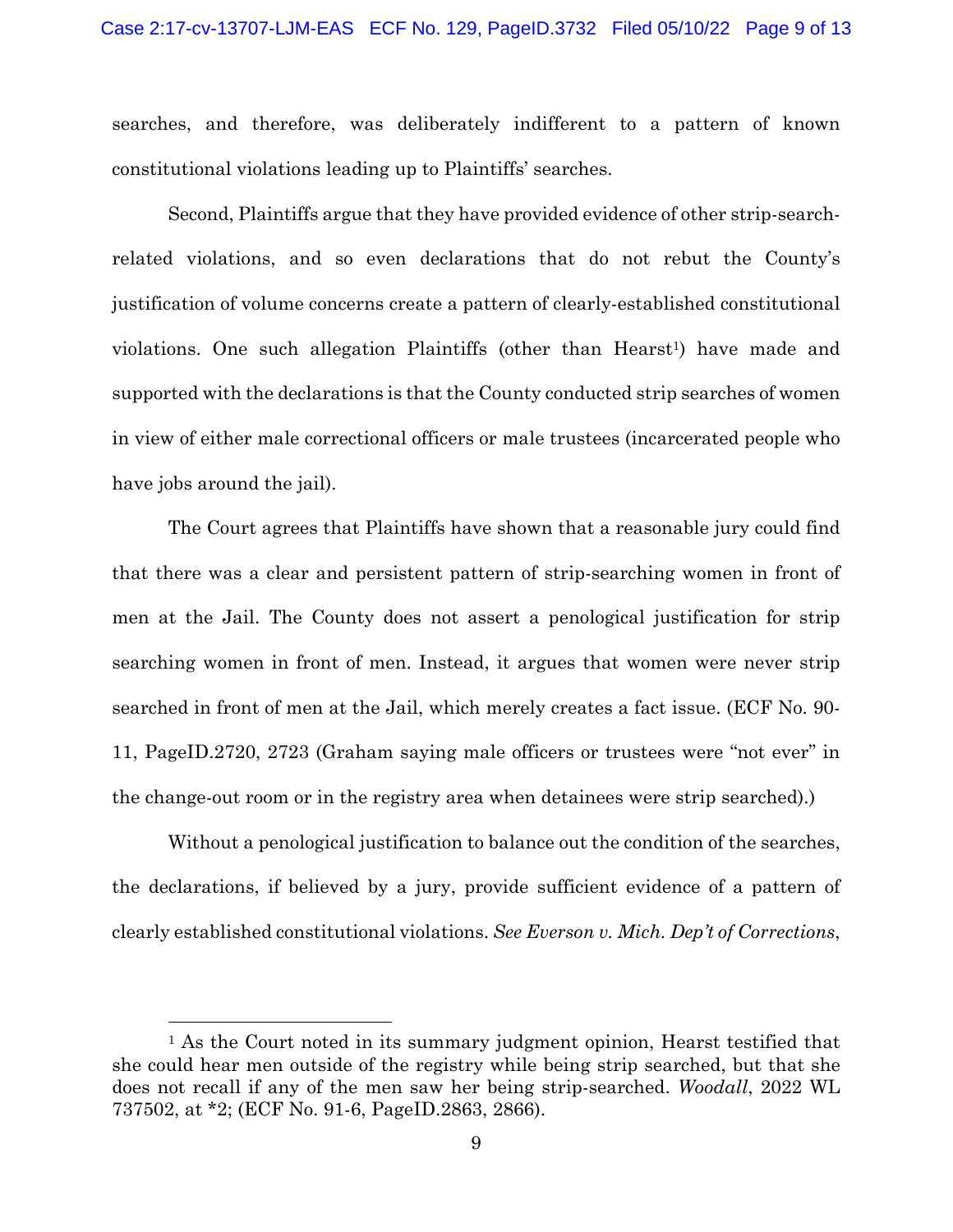391 F.3d 737, 757 (6th Cir. 2004) ("Our court has recognized that a convicted prisoner maintains some reasonable expectations of privacy while in prison, particularly where those claims are related to forced exposure to strangers of the opposite sex, even though those privacy rights may be less than those enjoyed by nonprisoners." (citing *Cornwell v. Dahlberg*, 963 F.2d 912, 916 (6th Cir. 1992))); *see also Brannum v. Overton Cnty. School Bd.*, 516 F.3d 489, 495 (6th Cir. 2008) ("Before *Kent,* we had not articulated the Fourth Amendment's protection as extending to the right to shield one's naked body from view by members of the opposite sex. But, since *Kent,* we have recognized this privacy right."); *Cf. Sumpter v. Wayne Cnty.*, 868 F.3d 473, 487 (6th Cir. 2017) ("Rather, *Stoudemire* [in 2013] held that the particularized right at issue in that case—freedom from an especially intrusive public strip search 'devoid' of justification—was clearly established."). So setting aside whether the declarations create a fact issue on the County's penological justification for group strip searches, Plaintiffs have also provided sufficient evidence for a jury to find deliberate indifference based on a pattern of conducting strip searches in front of people of the opposite gender. As that is another part of Plaintiffs' *Monell* claim, the County still cannot prevail on summary judgment for *Monell* claims based on injuries sustained in 2013.

In sum, the County's assertion that Plaintiffs cannot establish deliberate indifference to a clear and persistent pattern of constitutional violations to a jury because they cannot show that the alleged violations were clearly established does not merit reconsideration of its motions for summary judgment. Plaintiffs have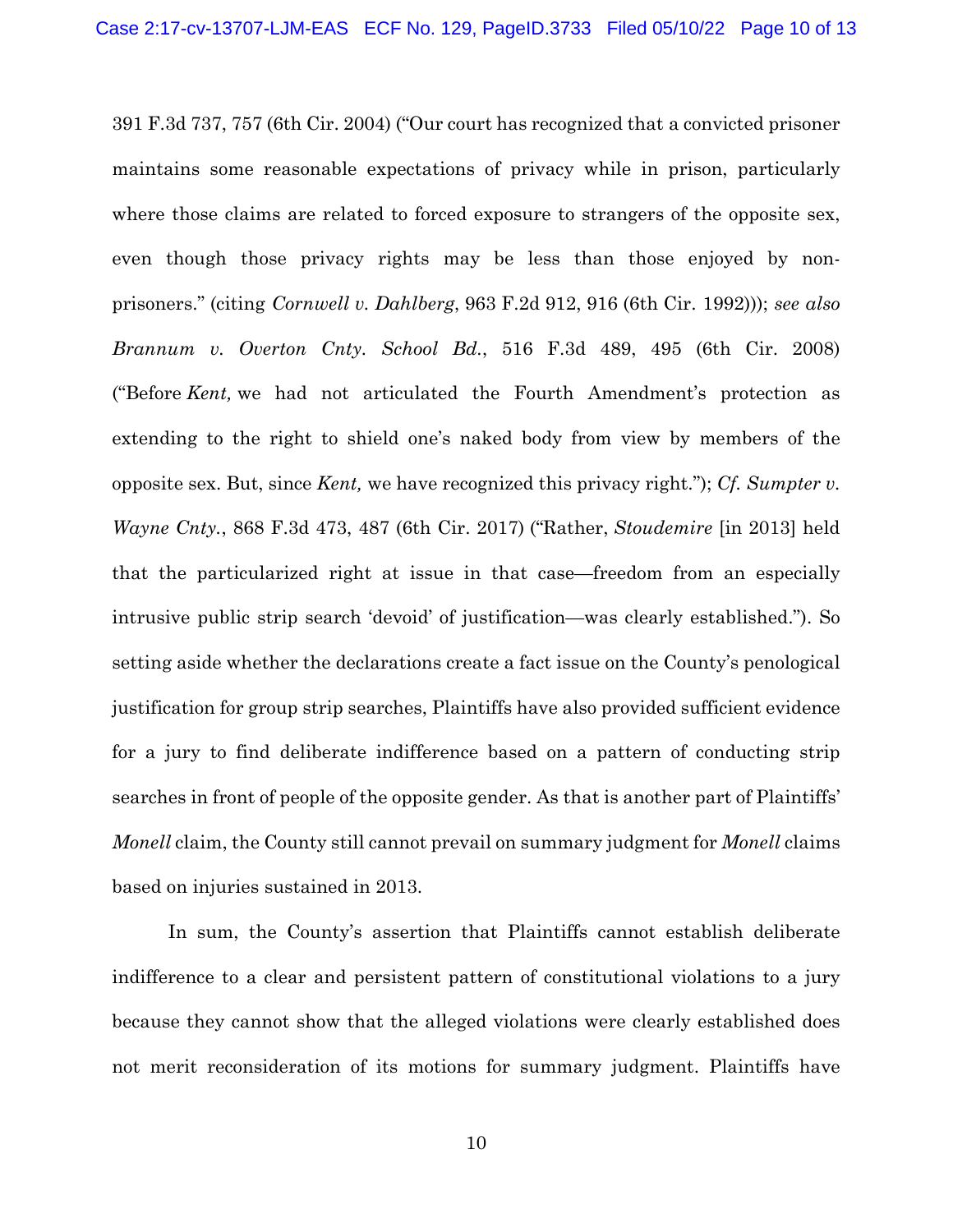produced evidence that, at least on a few occasions, the County's asserted penological interest in conducting group strip searches (i.e., volume) may not have applied. A jury could credit this evidence and find that the group strip searches were conducted without justification, which is a clearly established constitutional violation, and by not acting to remedy them, the County was deliberately indifferent. Further, in addition to Plaintiffs' (except Hearst) own claims, many declarations allege that women were strip searched in view of men. The County has not asserted a penological interest in conducting searches in this way, and instead asserts that strip searches were not conducted in front of men. It is up to the jury to decide who to believe. And if it believes Plaintiffs and their witnesses, it could also conclude the County was deliberately indifferent to violations of clearly-established law by allowing strip searches to be conducted in front of men without justification.

# **Request to Re-Open Fact Discovery**

In the alternative to reconsideration, Defendants ask this Court to order Plaintiffs to identify "the specific witnesses who would be called to support their individual municipal liability claims." (ECF No. 124, PageID.3672.)2 Defendants also request time to depose these individuals ahead of trial. (*Id.*)

The Court understands that, on one hand, the County cannot depose the 500 plus purported witnesses on Plaintiffs' witness list without more information as to

<sup>2</sup> In its reply, the County asserts that the Court ordered Plaintiffs to "identify, specifically, by name, each witness who would be called to support their own municipal liability claim." (ECF No. 128, PageID.3719.) It did not. The Court merely ordered Plaintiffs to respond to the County's request to reopen discovery. Plaintiffs oppose the request, so the Court will decide the issue.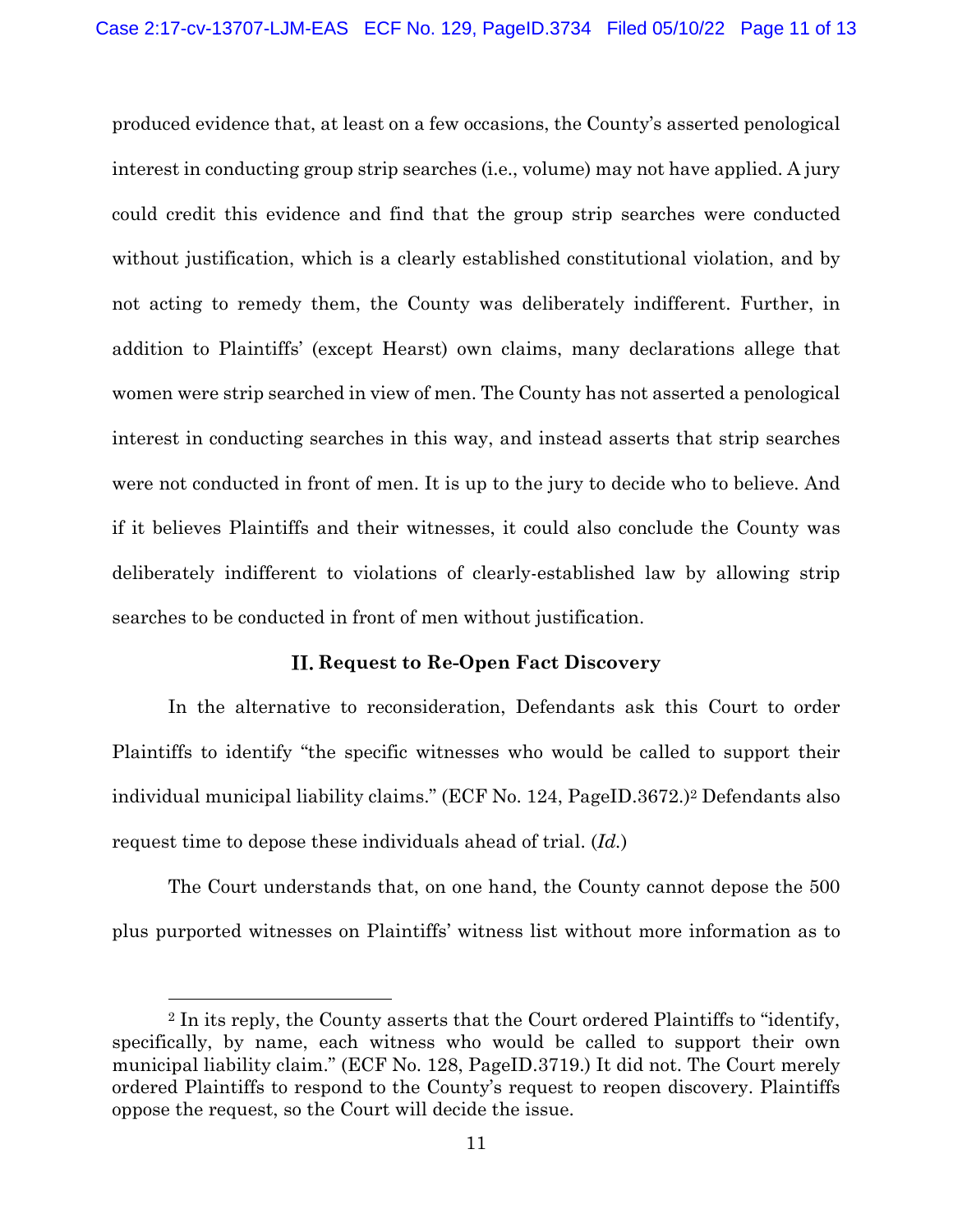who will be called. On the other hand, the County seems to have waited until summary judgment to raise the issue, hoping that the Court would grant summary judgment on that basis. But the Court agreed with Plaintiffs that the declarations (and the witnesses who made them) were part of the summary-judgment record and considered them in its analysis. The Court had no more information or means to analyze these declarations than Defendants.

So the Court will resolve the issue in the following way: when a trial date is set for this case, the Court will order the final pretrial order witness list to be due 90 days before trial. During this time, Defendants will have the opportunity to depose any of the witnesses that they have not already deposed.

Further, Plaintiffs shall identify the witnesses they know they will call as soon as they determine they will be called, even if that occurs before they submit a final pretrial order. It is likely that Plaintiffs already know several of the declarants they intend to call at trial and they should be disclosed immediately. At the very latest, Plaintiffs shall identify the witnesses they will call at trial in the proposed final pretrial order.

# III. Order

Defendants' motion for reconsideration (ECF No. 124) is DENIED for the foregoing reasons and the reasons provided in the opinion on summary judgment (ECF No. 122).